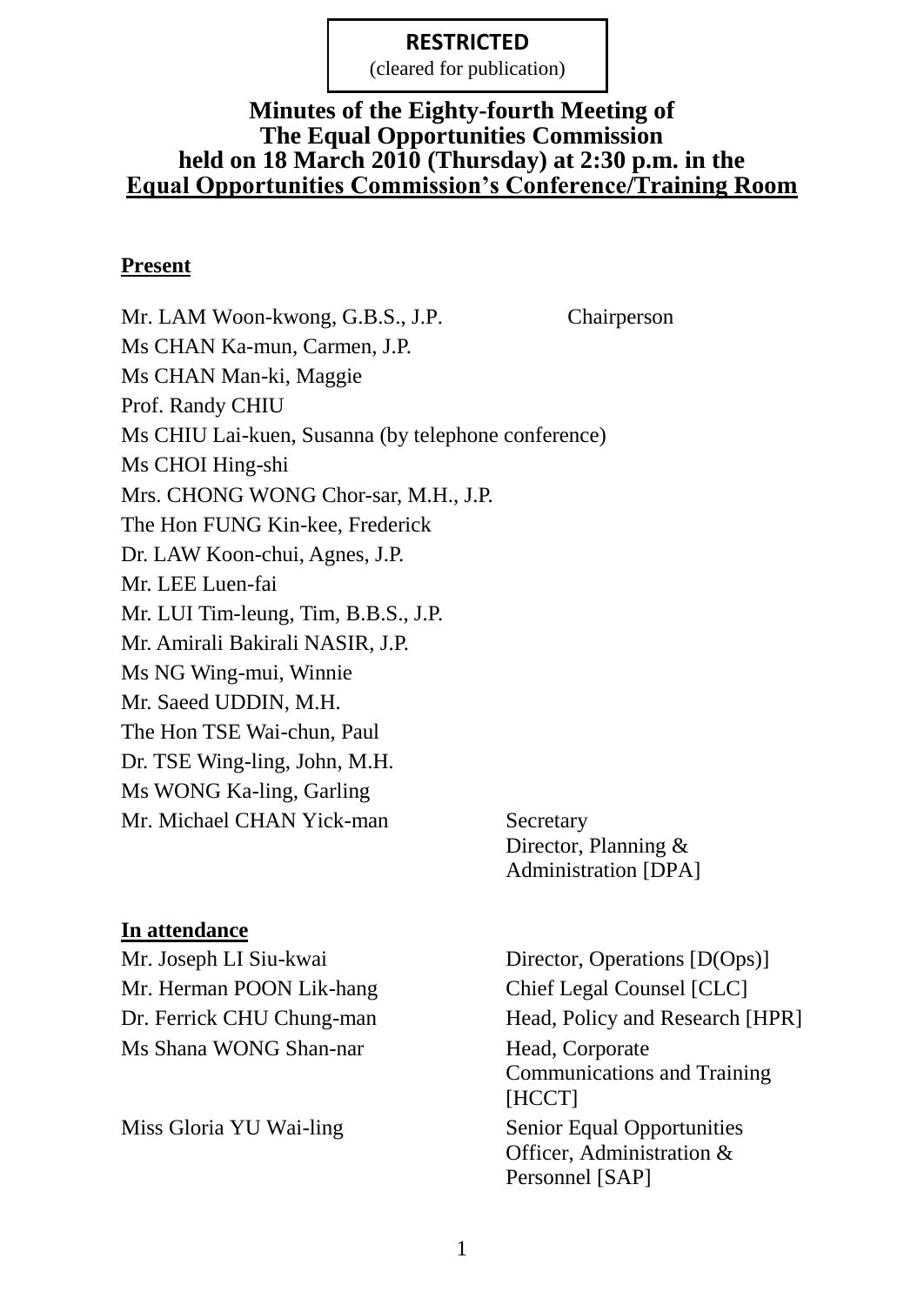RESTRICTED (cleared for publication)

#### **I. Introduction**

1. The Chairperson (C/EOC) welcomed all Commission Members (Members) to the  $84<sup>th</sup>$  Meeting.

2. C/EOC informed that Ms Susanna CHIU Lai-kuen would join the meeting by telephone conference due to her office commitment. Additionally, The Hon Paul TSE Wai-chun had notified that he had to leave the meeting early whereas The Hon Frederick FUNG Kin-kee would join the meeting at a later time due to their LegCo commitments.

*(The Hon Paul TSE left the meeting at this juncture.)*

## **II. Confirmation of Minutes**

(Agenda Item No. 1)

3. The Minutes of the 83rd Meeting held on 17 December 2009 issued to Members on 8 January 2010 were confirmed without amendments.

### **III. Matters Arising**

(Agenda Item No. 2)

4. The Meeting noted that the two matters arising from the last meeting namely whether EOC meetings were to be open to members of the public and the progress of the Formal Investigation on Accessibility in Publicly Accessible Premises would be considered under New Agenda Items 3 and 4 respectively.

### **IV. New Agenda Items**

### **Public Access to EOC Meetings**

(EOC Paper No. 12/2010; Agenda Item No. 3)

5. At the last  $(83<sup>rd</sup>)$  EOC Meeting, it was agreed that a Working Group be formed comprising Members of the Administration and Finance Committee (A&FC) and other interested EOC Members to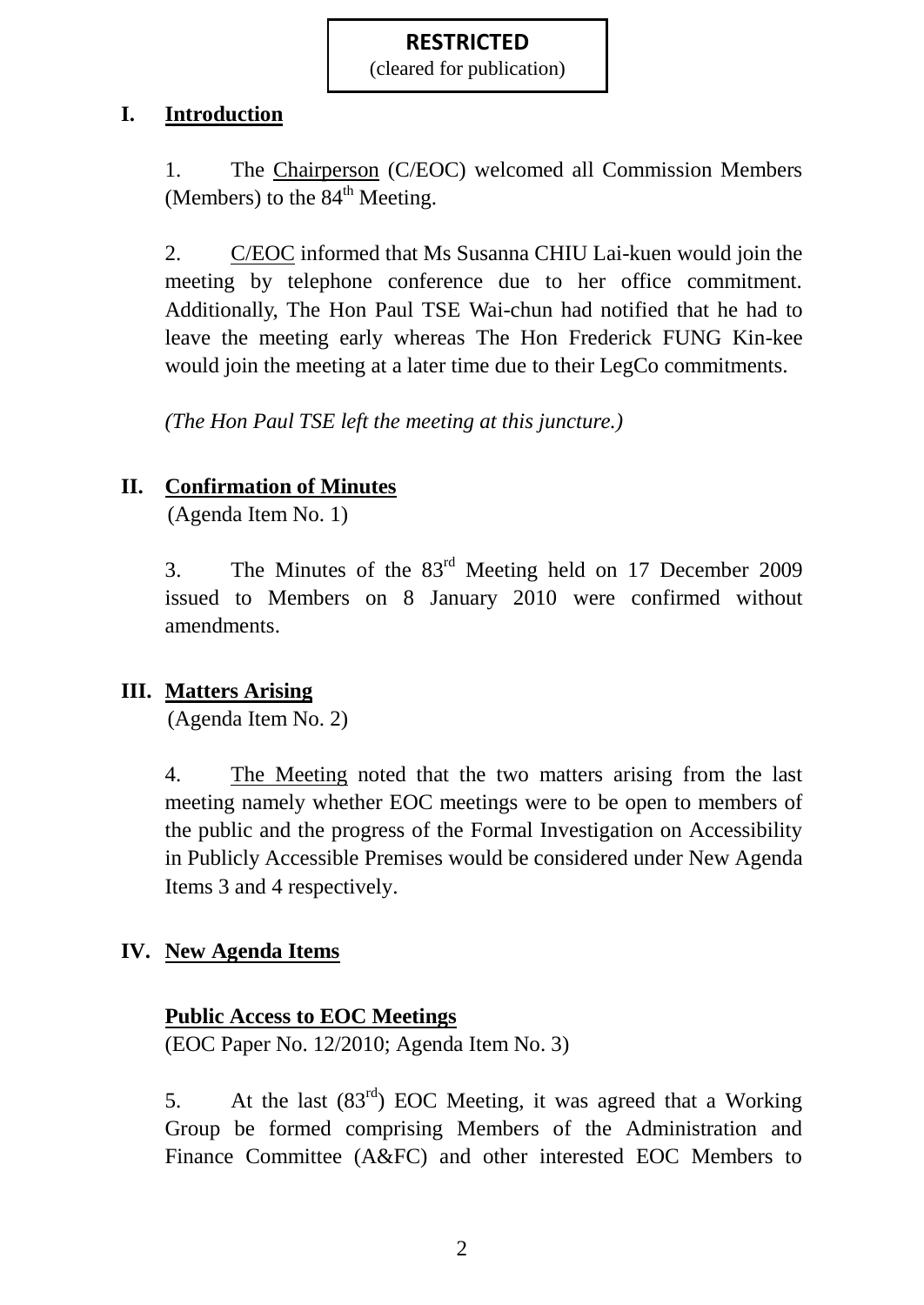RESTRICTED (cleared for publication)

consider the matter further. The Working Group was since formed and met on 9 March 2010. EOC Paper No. 12/2010 reported the discussions made and recommendations put forward by the Working Group. C/EOC invited Ms Susanna CHIU, Convenor of the A&FC to brief the Meeting the relevant details.

6. Ms Susanna CHIU briefed the Meeting that the Working Group had considered the reasons for enabling public access to EOC meetings; the possible agenda items and the different meetings that could be open to the public; resource implications and the logistical arrangements of permitting public access. Given the current space constraints in the office and resources implications and there were already different channels to disseminate information on EOC's work, opening up meeting would be considered in future. Nonetheless, to further enhance EOC's transparency, the Working Group recommended the following for the Meeting to consider:

- i. To hold press briefings immediately after each EOC Board Meeting, and if the Convenors of the Community Participation and Publicity Committee(CPPC), and the Policy and Research Committee (PARC) (previously Public Education and Research Committee) see fit, they could also conduct press briefings after the meetings.
- ii. To hold an annual EOC Board Open Meeting to review EOC's work in the past year and highlight work priorities and challenges for the coming year. This annual event could be held in July following the fiscal year end and at a venue outside EOC office to facilitate public attendance.

7. C/EOC added that members of the Working Group, which comprised Convenors of the four EOC Committees and other EOC Members, were unanimous in putting forward the recommendations as explained by Ms Susanna CHIU and detailed in paragraph 7 of EOC Paper No. 12/2010. The Meeting endorsed the recommendations of the Working Group. C/EOC thanked Ms CHIU and members of the Working Group for their valuable time and inputs to this matter. The endorsed practice could be reviewed at an appropriate time in the light of experience accumulated.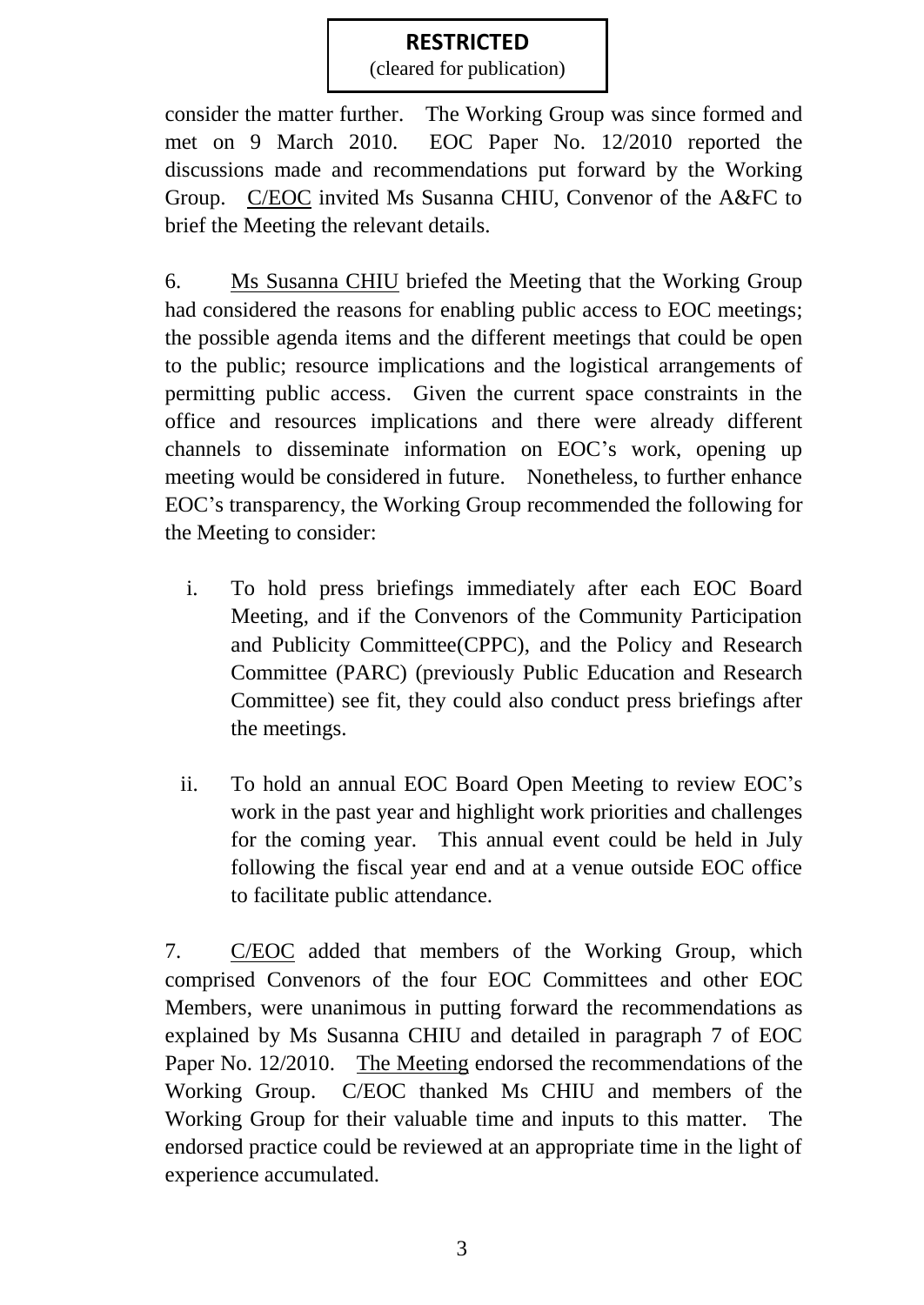RESTRICTED (cleared for publication)

## **Update on Progress of Formal Investigation on Accessibility in Certain Publicly Accessible Premises**

(EOC Paper No. 1/2010; Agenda Item No. 4)

8. D(Ops) provided an update on the progress of the Formal Investigation on Accessibility in Publicly Accessible Premises (Formal Investigation) as contained in EOC Paper No. 1/2010. He said that the Working Group on the Formal Investigation had met twice since the last EOC meeting to consider and discuss the third revised draft recommendations and the newly added executive summary of the draft final Formal Investigation report. The Working Group agreed with the main thrust of the revised recommendations and proposed further enhancement. The latest revised draft of the final Formal Investigation report was attached to the said paper.

9. D(Ops) further highlighted to Members the major recommendations at Chapter 17 of the latest revised draft of the final Formal Investigation report. Members noted that a central theme of the revised recommendations was to remind the Government of its obligations under the Convention on the Rights of the Persons with Disabilities and to accentuate its role in driving the accessibility agenda. As there were different accessibility standards under the building codes and the Disability Discrimination Ordinance (DDO), the Meeting discussed the need for consistent standards and the setting up of a high-level central co-ordinating body by the Government. Other follow-up actions on the investigation findings were also deliberated.

10. The Meeting in general supported the direction and recommendations of the revised draft of the final Formal Investigation report and made a number of other suggestions. C/EOC summarized Members' views and further suggestions as follows:

- i. To enlist more support from professional bodies to engage in research and promote the use of new technology to facilitate universal access and improve the environment;
- ii. To urge authorities concerned to include barrier-free concepts and requirements in buildings' and premises' redevelopment and renewal, and to provide incentives for compliance;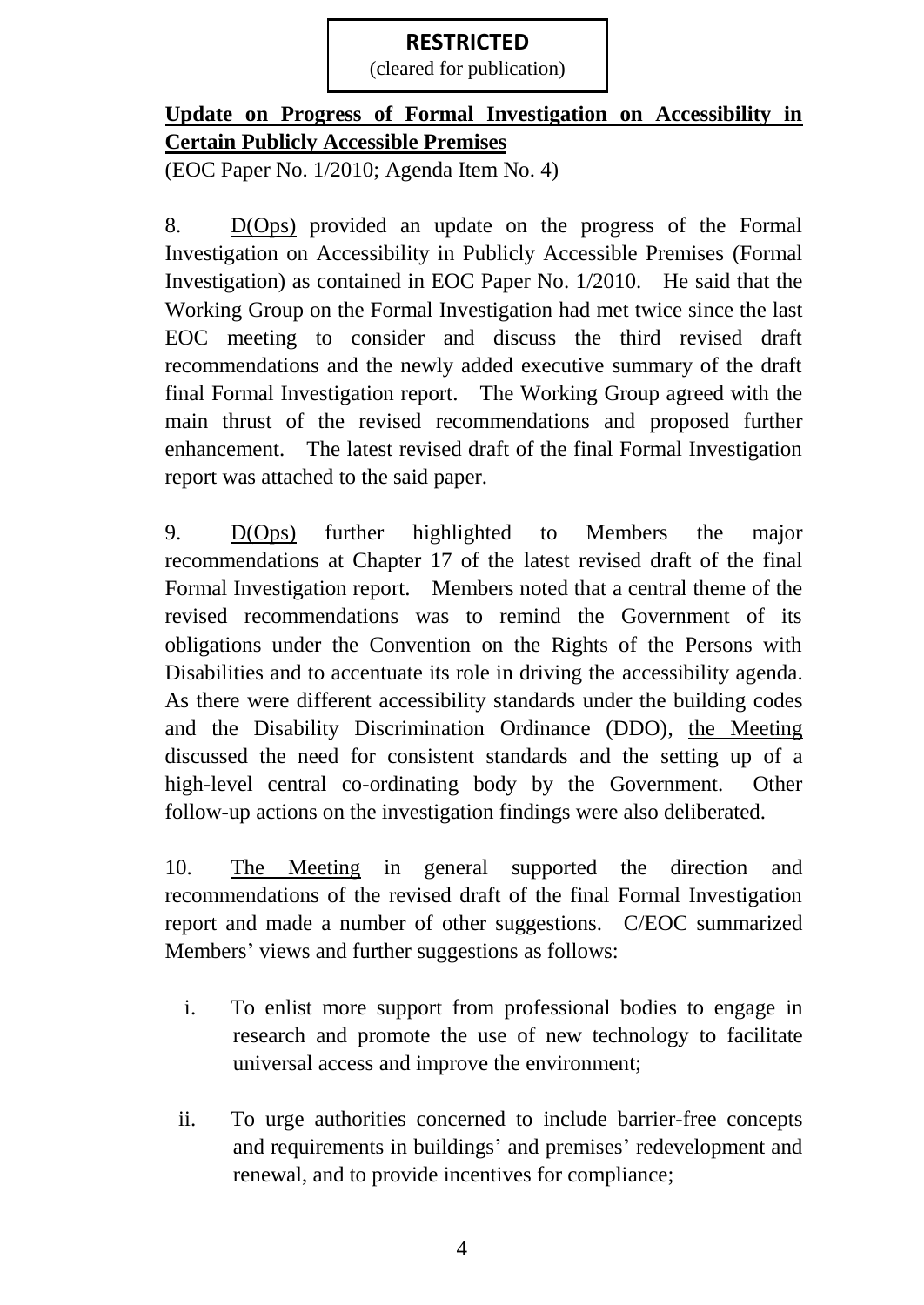RESTRICTED (cleared for publication)

- iii. To suitably realign the order of the recommendations in the report to make its presentation clearer and more reader-friendly;
- iv. To attach great importance on following up the recommendations. To this end, the EOC office would endeavour to come up with more effective ways to ensure results;
- v. To prepare succinct and lively messages, in the form of leaflets/pamphlets to facilitate dissemination of the major report findings and recommendations to the mass media and the general public;
- vi. To use stronger wordings in the report to convey EOC's commitment to get improvements done; and
- vii. To add a footnote wherever appropriate throughout the report to explain the reference to which Design Manual when the Formal Investigation was carried out and which Manual was referred to in EOC's investigation and the rationale behind it.

11. C/EOC thanked Members for their valuable comments and suggestions on the subject and hoped that the findings of the Formal Investigation would arouse public discussion on the need to embrace the concepts of equality, non-discrimination, inclusiveness, acceptance and independent living for all in the society, which was also conducive to the Government's sustainable development in an aging society like Hong Kong. Members noted that the Formal Investigation report was aimed to be released in May and their advice would be sought again as appropriate beforehand.

*(Discussion on Agenda Items 5 and 6 on matters related to the Public Education and Research Committee and Community Participation and Publicity Committee were pushed back until the Hon Frederick FUNG, who was the Convenor of the Public Education and Research Committee attended the meeting. The Meeting proceeded to consider Agenda Item 7 at this juncture.)*

### **Delegation of Powers and Functions under the Race Discrimination**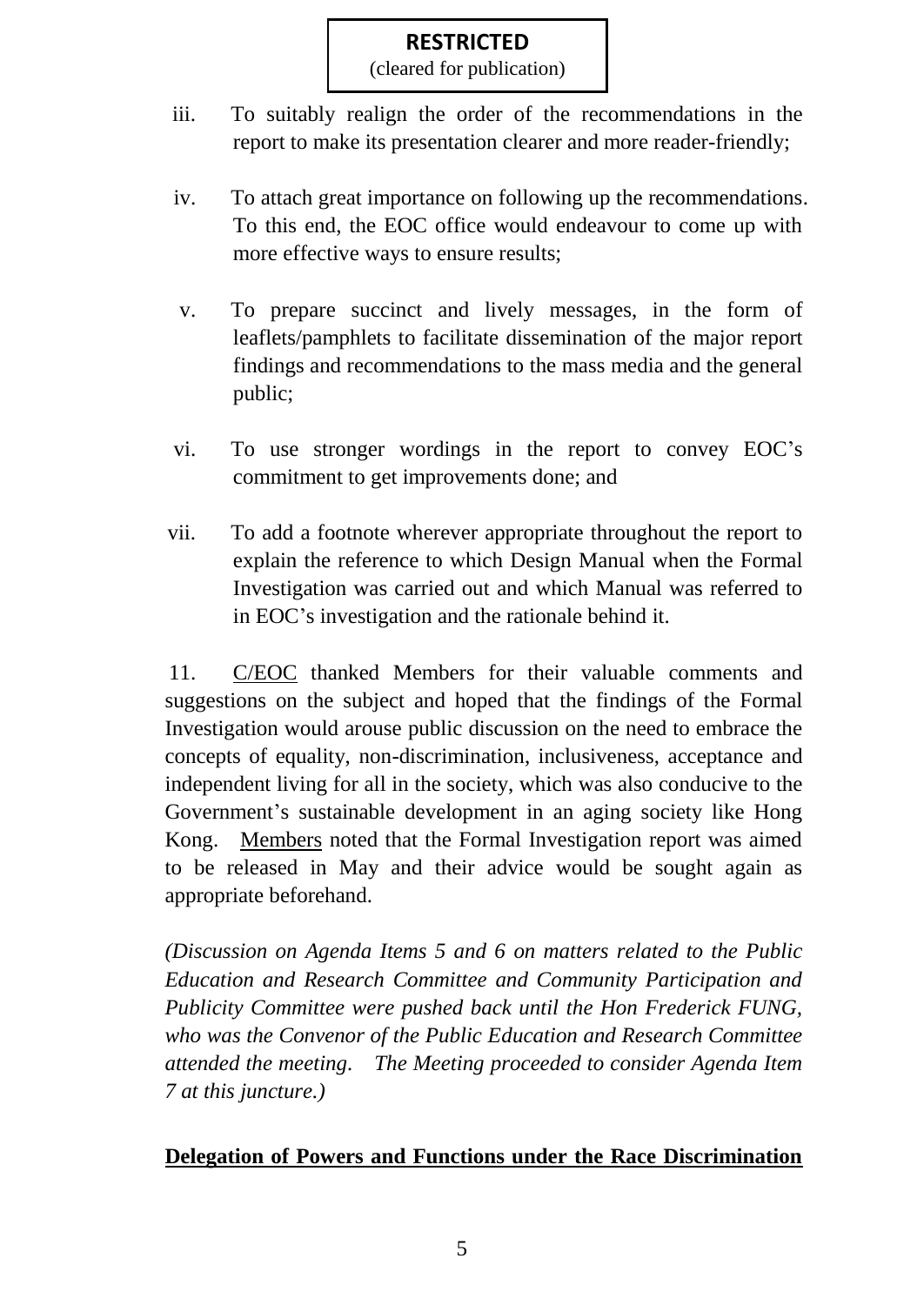RESTRICTED (cleared for publication)

#### **Ordinance, Cap. 602 ("RDO")**

(EOC Paper No. 4/2010; Agenda Item No. 7)

12. CLC introduced EOC Paper No. 4/2010, which was to seek Members' consent to delegate certain statutory powers and functions of the Commission under the RDO. Members noted that the proposed delegations detailed in the paper were similar to those for SDO, DDO & FSDO.

13. Members' consent was given. Prof. Randy CHIU and Mr A B NASIR were authorized to sign along with C/EOC on the delegation instruments for the purpose of authenticating the fixing of the Commission's seal.

[Post-meeting Note: Prof. Randy CHIU, Mr. A B NASIR and the Chairperson had signed on the delegation instruments accordingly for the purpose of authenticating the fixing of the Commission's seal immediately after the meeting.]

### **Legal fees for the trial in Priscilla Sit v EOC and Others, DCEO 11/99**

(EOC Paper No. 5/2010; Agenda Item No. 8)

14. CLC briefed Members the salient points contained in EOC Paper No. 5/2010 which was to seek Members' approval to settle the legal fees for the trial in the case of *Priscilla Sit v EOC & Others*, DECO 11/99. Members noted that the estimated trial costs had been put before and endorsed by the Legal and Complaints Committee (LCC) at its  $92<sup>nd</sup>$ Meeting held on 19 October 2009. As matters turned out, the total actual fees stood at about \$3,529,787, which was slightly below the original endorsed estimate. Members were also informed that the high amount of costs was the result of having to deal with the complications and delays caused by the Plaintiff. In respect of some of the pre-trial proceedings, the EOC had received from the Plaintiff part of the costs awarded by the Court. For the remaining costs incurred by the EOC in this case, further steps would be taken to apply to the court for the recovery.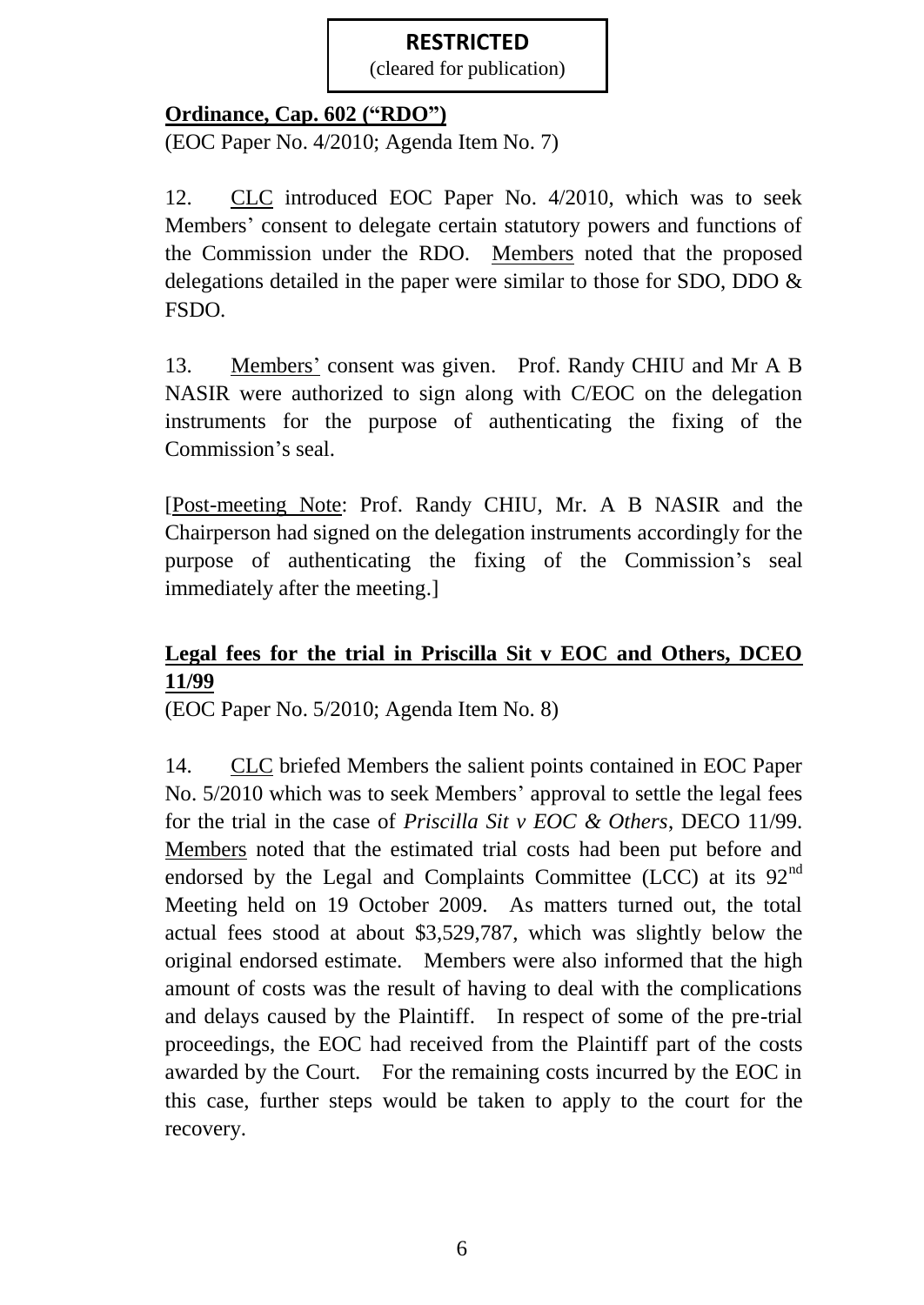RESTRICTED (cleared for publication)

15. Members endorsed the settlement of the legal fees as detailed in EOC Paper No. 5/2010. CLC informed the Meeting that Mr. A B NASIR had declared that he had represented the Plaintiff in the proceedings in the early stages.

16. In response to a concern raised by Ms Susanna CHIU related to the increase in the legal costs budget for 2010-11in EOC's assisted cases, and the lack of a means test for legal assistance applicants, CLC said that the possibility of recovering part of the legal costs incurred from assisted persons would be further explored. Mr LEE Luen-fai added that under the present arrangement, although there was no means test, the EOC has been selective in granting legal assistance to applicants. Factors to consider included whether the case reinforced a policy objective emphasized by the EOC, apart from others. In his opinion, the EOC had been set up to ensure justice was upheld on issues related to equal opportunities and a means test for legal assistance applicants would not be conducive to such an objective. On exploring ways to ensure sufficient fund for litigations in EOC's assisted cases, Mr Tim LUI suggested that the EOC could make reference to the operating mechanism of the "Consumer Legal Action Fund" of the Consumer Council. Members' views were noted.

### **Review of Work of EOC in 2009**

(EOC Paper No. 6/2010; Agenda Item No. 9)

17. Members noted EOC Paper No. 6/2010.

### **EOC's Thematic Work Plan for 2010/11**

(EOC Paper No. 7/2010; Agenda Item No. 10)

18. Members noted EOC Paper No. 7/2010.

#### **Re-appointment of EOC Co-opted Members**

(EOC Paper No. 8/2010; Agenda Item No. 11)

19. C/EOC briefed the Meeting the background of EOC Paper No. 8/2010 which was to seek Members' endorsement to extend the terms of office of the existing Co-opted Members of the Community Participation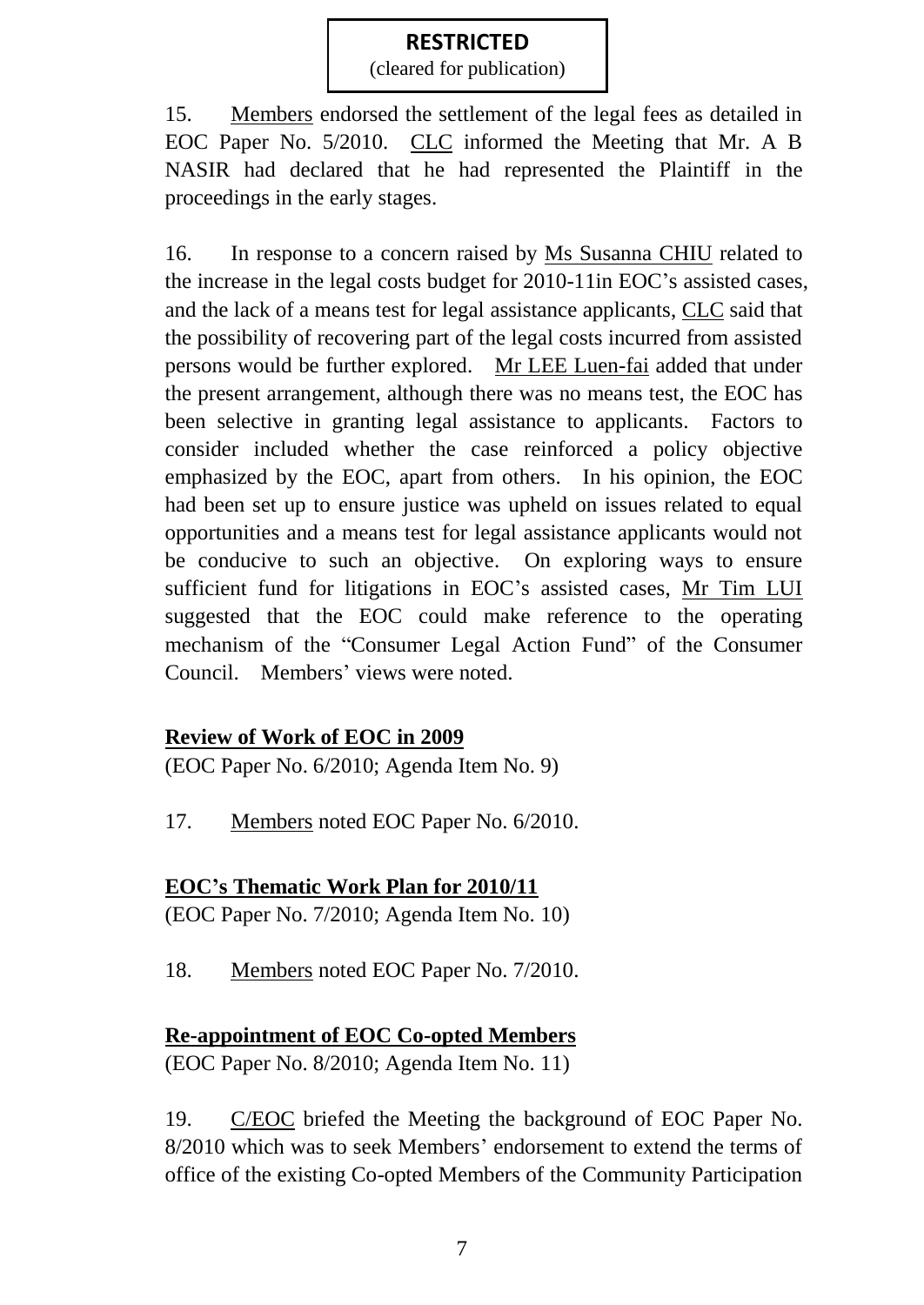RESTRICTED (cleared for publication)

and Publicity Committee (CPPC) and the Public Education and Research Committee *(renamed as Policy and Research Committee (PARC) in this meeting under Agenda Item 6)* for another two years from 20 May 2010 to 19 May 2012, to coincide with the usual term of office of EOC Members.

20. Members noted that there was no need to consider the re-appointment of Mr CHOW Wing-hong, Alvin on this occasion as his term of office was not due yet and endorsed the extension of terms of office of the other Co-opted Members as detailed in EOC Paper No. 8/2010.

*(The Hon Frederick FUNG joined the meeting at this juncture. The Meeting proceeded to consider Agenda Items 5 and 6 accordingly.)*

## **Follow-up on the EOC Day Camp and Revised Terms of Reference of CPPC and PARC** *(previously PERC)*

(EOC Paper No. 2/2010; Agenda Item No. 5)

21. HCCT briefed Members EOC Paper No. 2/2010 which reported the follow up discussions on the future directions and strategies of EOC's public education, research, publicity and community participation programmes after the EOC Day Camp held on 19 September 2009. The Hon Frederick FUNG, Convenor of the former Public Education and Research Committee (PERC) and Ms Garling WONG, Convenor of the Community Participation and Publicity Committee (CPPC) explained that the structure and functions of the PERC and the CPPC had been reviewed, and it was suggested that the PERC would be responsible for policy (a new dimension added) and research whereas the CPPC would be responsible for community participation, publicity and education. As such, the training function, including the development of training modules not related to policy, research and advocacy work would be transferred from the PERC to CPPC. Members' endorsement was hence sought on the revised terms of reference of the CPPC and the new committee responsible for policy and research. Additionally, with policy as a new dimension added to the PERC, Members' endorsement was also sought for the name of the PERC to be changed to reflect its new responsibilities.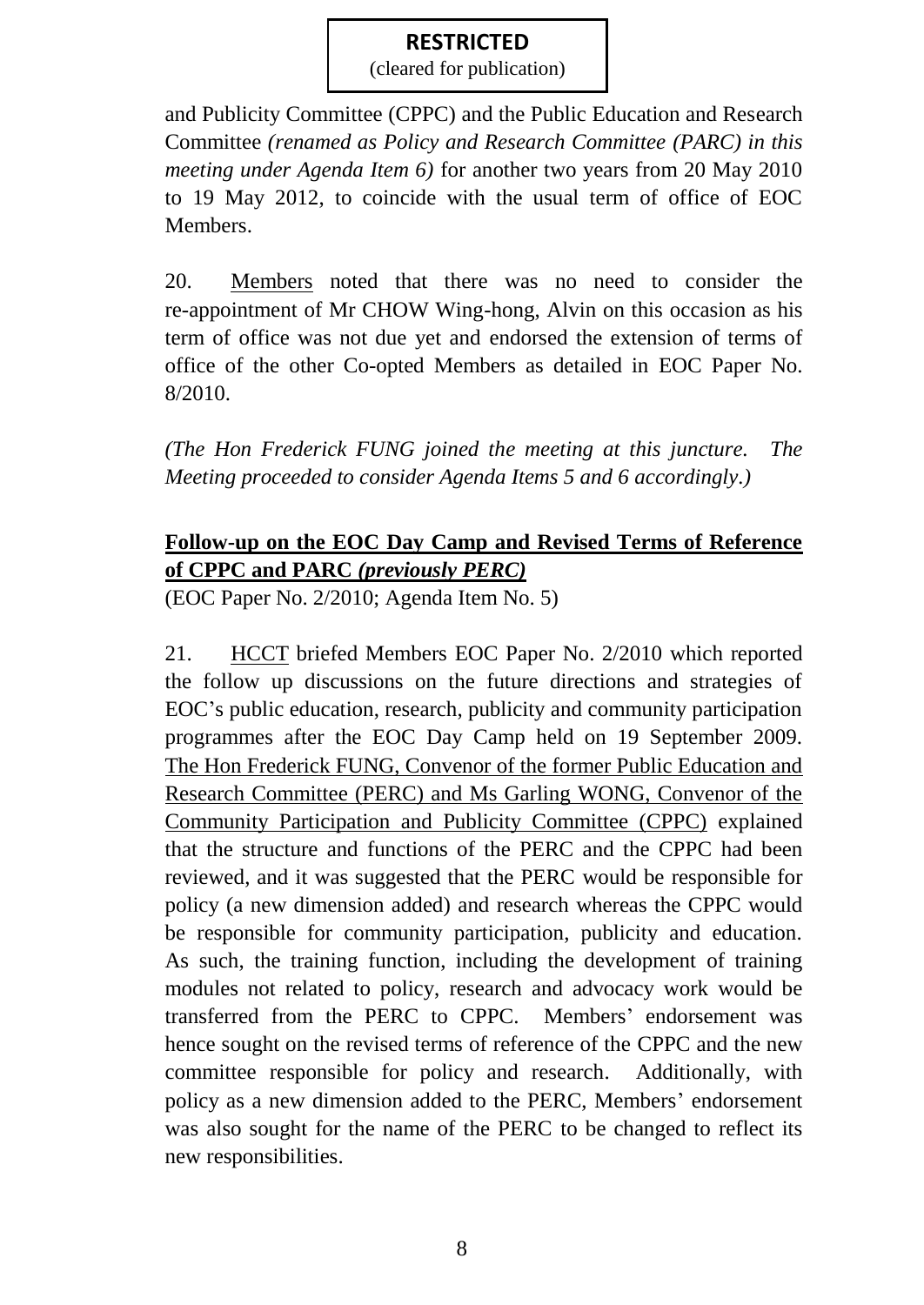RESTRICTED (cleared for publication)

22. After deliberations, Members endorsed the revised terms of reference of the CPPC and the new committee responsible for policy and research, and the latter be named as **Policy and Research Committee (PARC)**.

**Proposed Mandate of the Policy and Research Committee** *(originally proposed to name as Policy Advocacy and Research Committee)* (EOC Paper No. 3/2010; Agenda Item No. 6)

23. C/EOC informed the Meeting that EOC Papers No. 3/2010 presented the proposed mandate of the revised Policy and Research Committee (PARC). He invited The Hon Frederick FUNG, Convenor of PARC to brief Members the details as contained in the said paper.

24. The Hon Frederick FUNG briefed Members the salient points contained in EOC Paper No. 3/2010, particularly on the proposed strategies to fulfill the new policy development role of the PARC. Members noted that there would be more direct communications with stakeholders and reference to international best practices in policy development and advocacy work under the proposed strategies and direction.

25. In response to the questions raised by Prof Randy CHIU, C/EOC said that although the CPPC had been endowed with more responsibilities on education and training, the Joint Meeting of the PERC and CPPC had considered that the existing name of the CPPC had already incorporated the education and training function, and therefore there was no need to change its name. On initiating policy and research work, it would be the responsibility of the PARC with full support to be provided from the Policy and Research Unit and the EOC office. Prof CHIU opined that the EOC office could also proactively suggest new policy and research areas for the PARC to consider where appropriate.

*(Ms Maggie CHAN left the meeting at this juncture.)*

26. Members endorsed EOC Paper No. 3/2010. C/EOC thanked Members for their support and looked forward to working with all of them to advance EOC's work more proactively in the future.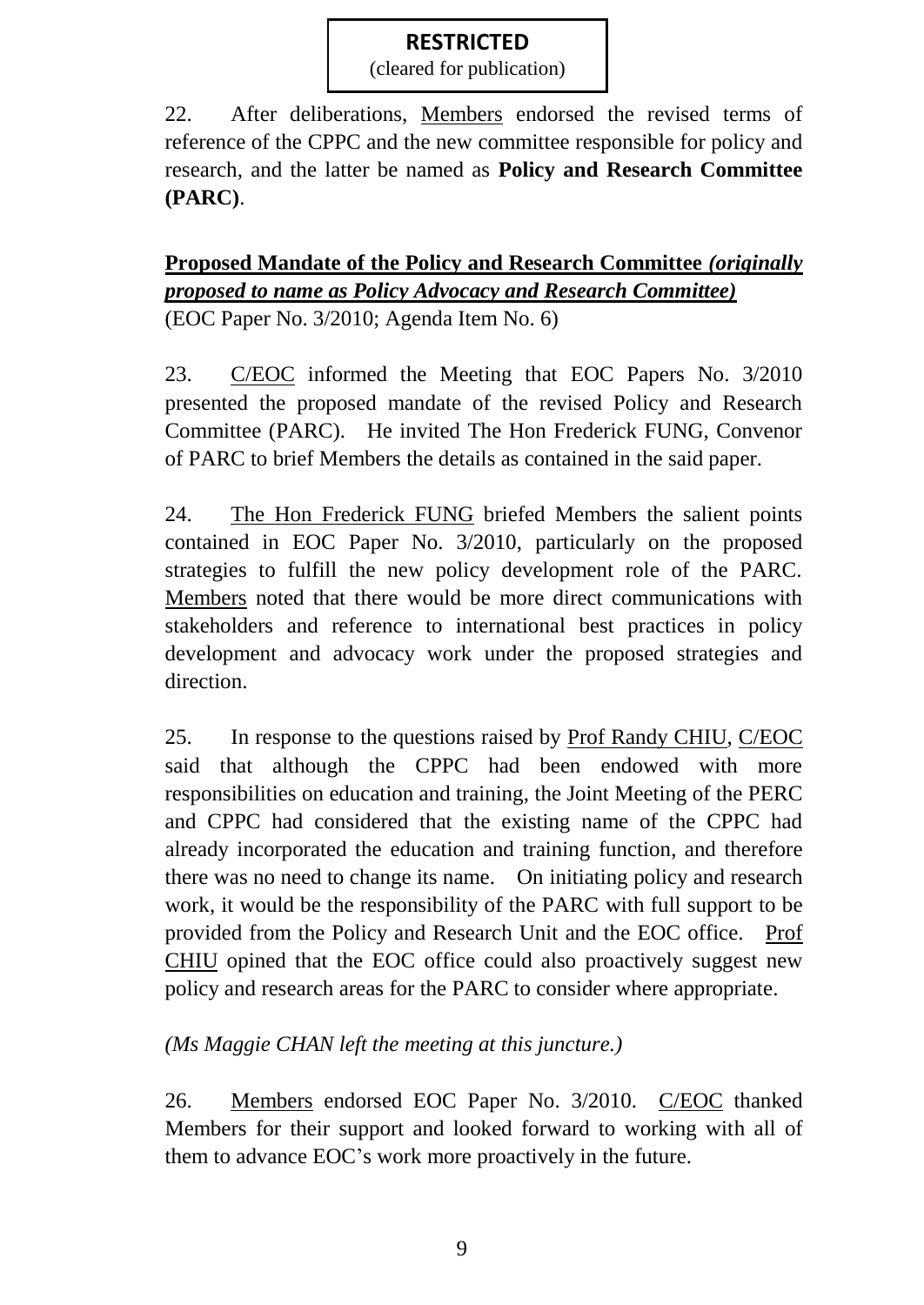RESTRICTED (cleared for publication)

## **Minimum Wage Bill**

(EOC Paper No. 9/2010; Agenda Item No. 12)

27. HPR introduced EOC Paper No. 9/2010 to Members and sought Members' views on Government's proposed special arrangement to allow persons with disabilities (PWDs) to seek exemption from the Statutory Minimum Wage (SMW); the non-binding effect of the proposed job-specific assessment for PWDs; and the proposed exclusion of live-in domestic workers. Members' advice on the way forward was also sought.

### *(Dr. Agnes LAW left the meeting at this juncture.)*

28. After extensive discussions, the Meeting agreed to the following position:

- i. The Commission welcomed the introduction of the Minimum Wage Bill and hoped that it would be implemented as soon as possible.
- ii. As a matter of principle, the Commission considered that minimum wage protection should be extended to employees with disabilities.
- iii. With a view to enhancing employment opportunities, the Commission however would not object to the proposed arrangement whereby employees with disabilities, on a voluntary basis, might opt to undergo a fair work assessment for wage assessment purpose.

29. On the non-binding effect of the proposed job-specific assessment for employees with disabilities, Commission Members held different views: Some advocated for the assessment being non-binding for the sake of protecting jobs for the disabled, others considered that an assessment without binding effect would be quite meaningless. The Commission would keep an open mind on this issue at the present stage.

30. Members noted EOC Paper No. 9/2010.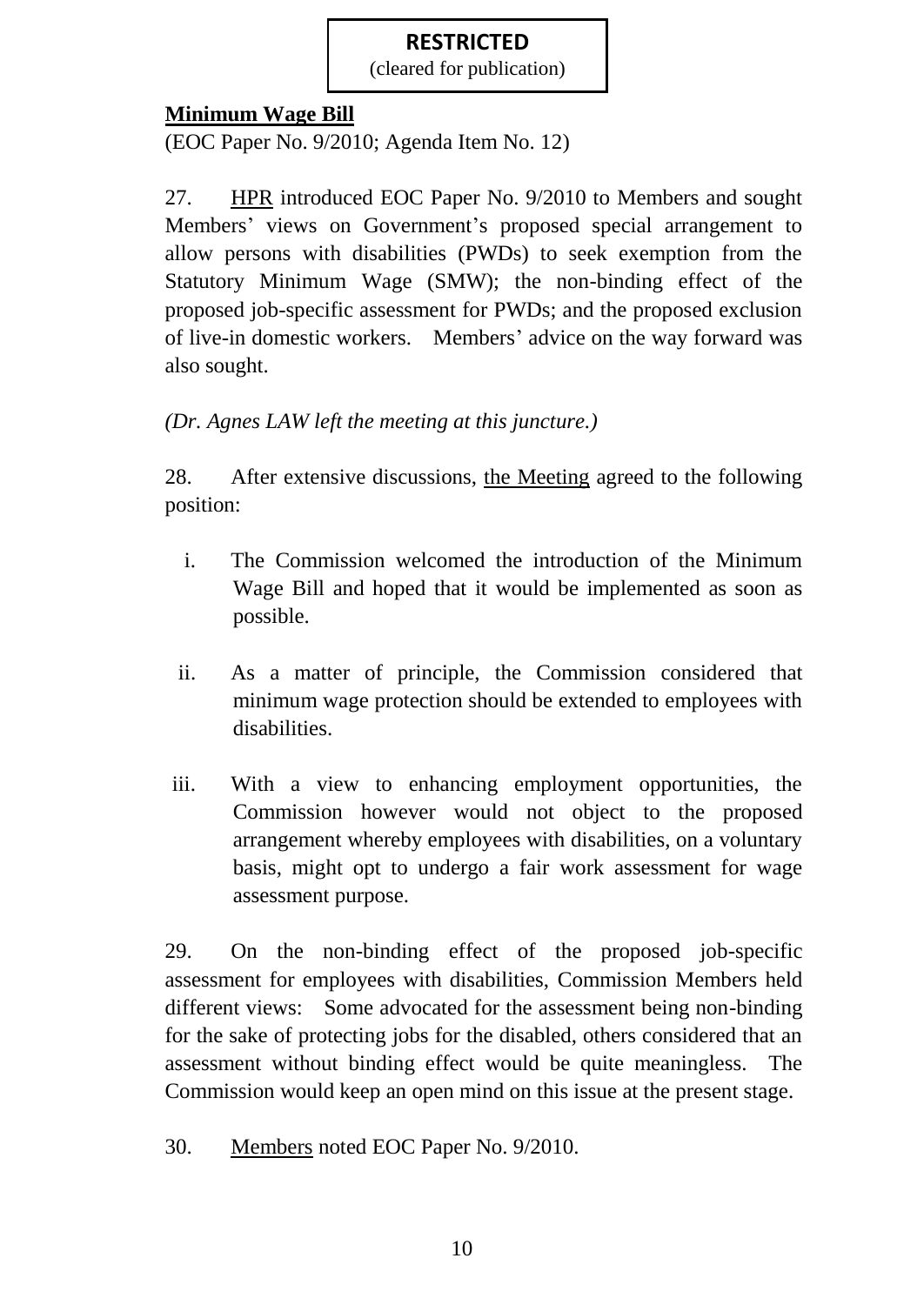RESTRICTED (cleared for publication)

*(The Hon Frederick FUNG and Ms CHOI Hing-shi left the meeting at this juncture.)*

**Reports of the Legal & Complaints Committee, Community Participation & Publicity Committee, Public Education & Research Committee** *(renamed as Policy and Research Committee under Agenda Item 5)* **and Administration & Finance Committee** (EOC Paper No. 10/2010; Agenda Item No. 13)

31. Members noted EOC Paper No. 10/2010.

## **HKSAR's Report under the United Nations Convention on the Rights of Persons with Disabilities**

(EOC Paper No. 11/2010; Agenda Item No. 14)

32. EOC Paper No. 11/2010 informed Members of the EOC's submission to the Government in respect of the Hong Kong Special Administrative Region (HRSAR)'s Report under the United Nations Convention on the rights of Persons with Disabilities (UNCRPD). Members noted that the EOC had also been invited to the meeting of the Panel on Constitutional Affairs of the Legislative Council (CA Panel) to be held on 19 March 2010 to provide views on the outline of the Government's Report.

33. C/EOC informed that the covering letter of the paper submitted to the CA Panel was put on table for Members' reference whereas the appended paper submitted was the same as EOC Paper No. 11/2010, and hence was not enclosed therein. He added that the EOC might provide an alternate report on this subject to the United Nations if so requested. Should that be the case, Members' advice would be sought again.

34. Members noted EOC Paper No. 11/2010.

# **V. Any Other Business**

### **Compliance and Management Study**

(EOC Paper No. 13/2010; Agenda Item No. 15)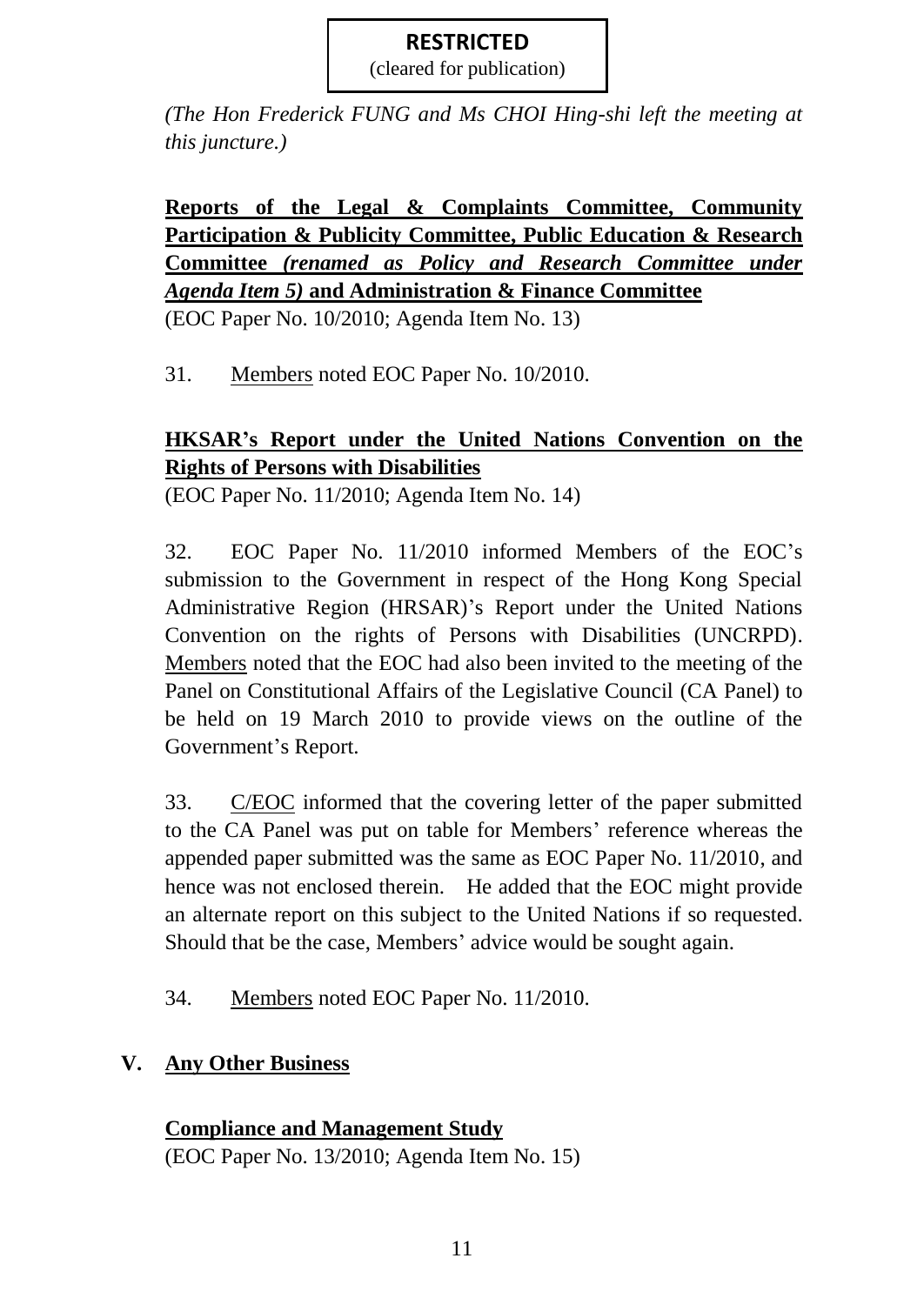RESTRICTED (cleared for publication)

35. C/EOC informed the Meeting that the EOC office had received the English version of the Compliance and Management Study (Study) report commissioned to ensure that the recommendations and suggestions of the Audit Report and those of the Public Accounts Committee Report had been implemented in the EOC. It had been provided to Members for information as contained in EOC Paper No. 13/2010. The Chinese version of the report has also been received since and now tabled for Members' reference. The Administration and Finance Committee (A&FC) would be asked to consider the recommendations in the Study report and provide views to the EOC Board for consideration in due course.

36. Members noted EOC Paper No. 13/2010.

## **A Letter to the Editor in the South China Morning Post (SCMP) concerning EOC's views on Participation of Athletes in Wheelchairs in the Hong Kong Marathon**

37. Dr John TSE expressed concerns on the views expressed by EOC in response to a letter to the Editor in the SCMP concerning participation of athletes in wheelchairs in the Hong Kong Marathon. C/EOC explained that it was really a matter of the scope of the marathon sporting event (i.e. whether a wheelchair category should be added) rather than a discriminatory issue as such. The letter had indeed expressed the wish for the event to be expanded. Ms Garling WONG and Dr John TSE expressed that the relevant event organizer should endeavour to facilitate wheelchair-users' participation in the event. Mr LEE Luen-fai and Mr A B NASIR viewed that the organizer should place participants' safety as the first priority and delineate the sporting part from the carnival part of the event. C/EOC said that the EOC would write to the organizer direct to propose adding a category of athletes using wheelchairs in the next Marathon.

# **Update on the Work of the Working Group on the Audit Report, the Recruitment of Chief Operations Officer (COO) and EOC's Media and PR Strategies raised by Prof. Randy CHIU**

38. Prof. Randy CHIU requested to be updated on the work of the